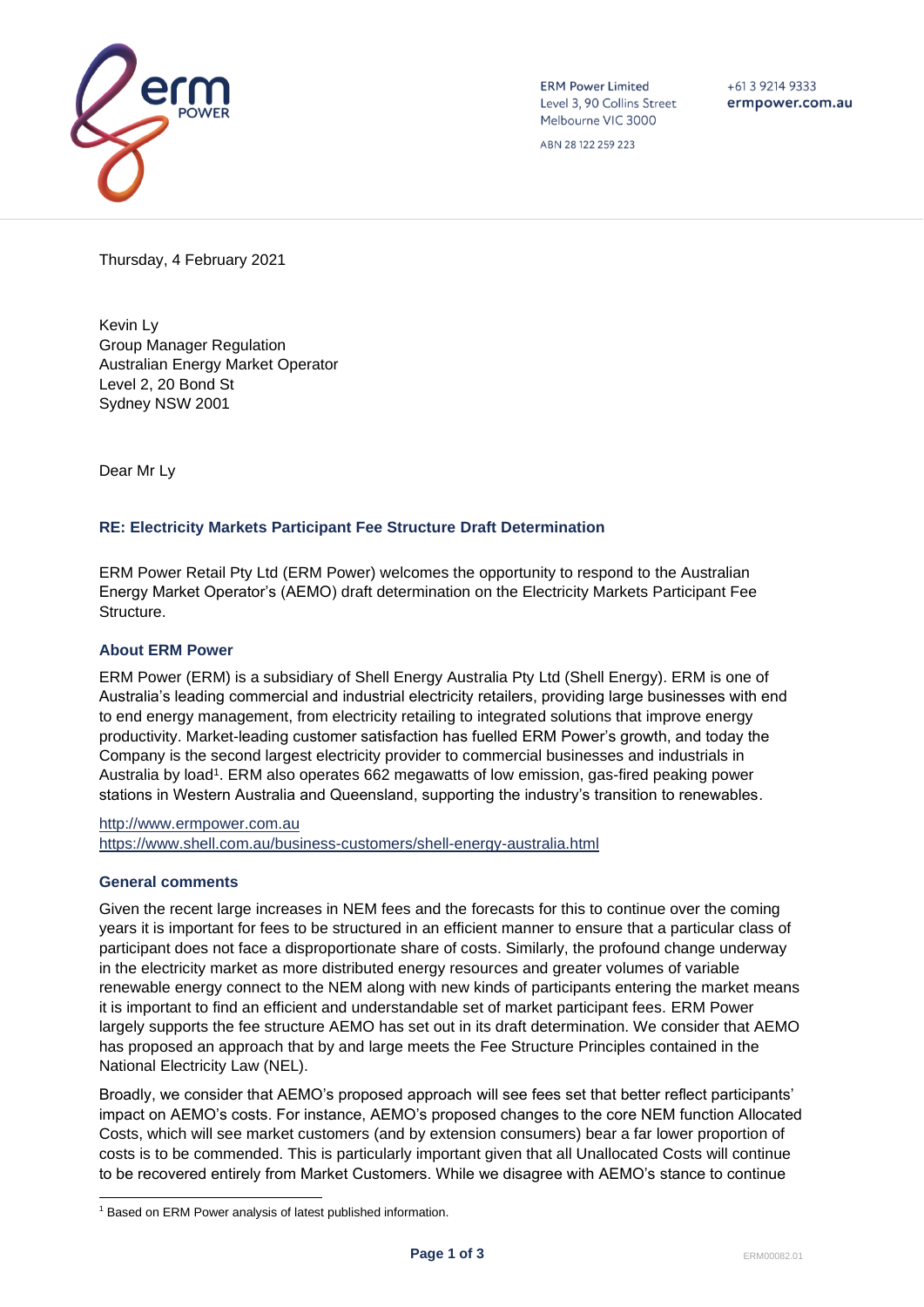

recovering all Unallocated Costs from Market Customers, the fact that this will be offset by a steep drop in the proportion of Allocated Costs recovered from Market Customers provides some muchneeded fee relief to Market Customers.

The extent to which Market Customers see lower fees will be dependent on how much fees increase over the coming years, particularly with costs of policy changes like Five Minute Settlement (5MS), Global Settlements, Distributed Energy Resources (DER) integration and the Consumer Data Right flowing through to end users. Any fee relief will also be delayed by AEMO's proposal to stage the introduction of the new fee structure over the course of the next five-year fee period.

Given that AEMO's proposed approach in effect extends the existing fee period to 30 June 2023, with a three-year fee period then starting on 1 July 2023, ERM Power notes that we would prefer to see changes to the fee structure implemented sooner in order to reduce the cost burden on electricity consumers. However, we also understand that such a large change to the way in which fees are levied on market participants requires some time to implement.

# **5 Minute Settlement and Global Settlements Fees**

AEMO has clearly put a great deal of consideration into how the costs of Five Minute Settlement (5MS) and Global Settlements (GS) should be recovered. In our submission on the consultation paper, we argued that fees should be recovered across a range of market participants rather than just market customers or generators. Additionally, we recommended that the fees be recovered over a 10-year period given that AEMO has previously outlined estimated costs for 5MS over a 10-year period.

We are therefore pleased to see that AEMO's proposed approach will see 5MS costs recovered from a range of different participants – including Generators, Market Customers and Demand Response Service Providers – over a 10-year period. We are also supportive that costs specific to 5MS will be specified as a separate line item. This will bring a great deal of transparency to the wider market about the costs of implementing this significant reform. Yet, we believe that splitting 5MS costs between legacy upgrades and specific 5MS costs will create the appearance of lower total costs for 5MS than would otherwise be the case.

Additionally, we note that Market Customers will face the bulk of costs from both legacy upgrades and new systems for the implementation of 5MS – around 70 per cent based on AEMO's estimates.<sup>2</sup> This will be recovered through the Electricity Retail Markets Fee (currently known as the Full Retail Contestability Fee). Given that the costs of 5MS will not vary based on a user's consumption, and the Electricity Retail Markets Fee will continue to be levied on a \$/NMI basis, this appears to be a sensible approach.

# **Conclusion**

On balance, ERM Power supports AEMO's Electricity market Participant Fee Structure Review draft determination. Broadly, we expect that the revised fee structure will help to alleviate some of the cost impact that NEM fees are having on consumers. This will be achieved by levying costs more broadly across different types of market participants and rebalancing the current weighting of fees imposed on Market Customers, Generators and others.

While there are elements of AEMO's draft decision that we do not fully agree with – particularly around transitioning the full fee structure over two years and separating 5MS costs into specific and legacy costs – we understand AEMO's reasoning.

<sup>2</sup> AEMO, op cit., p 32.